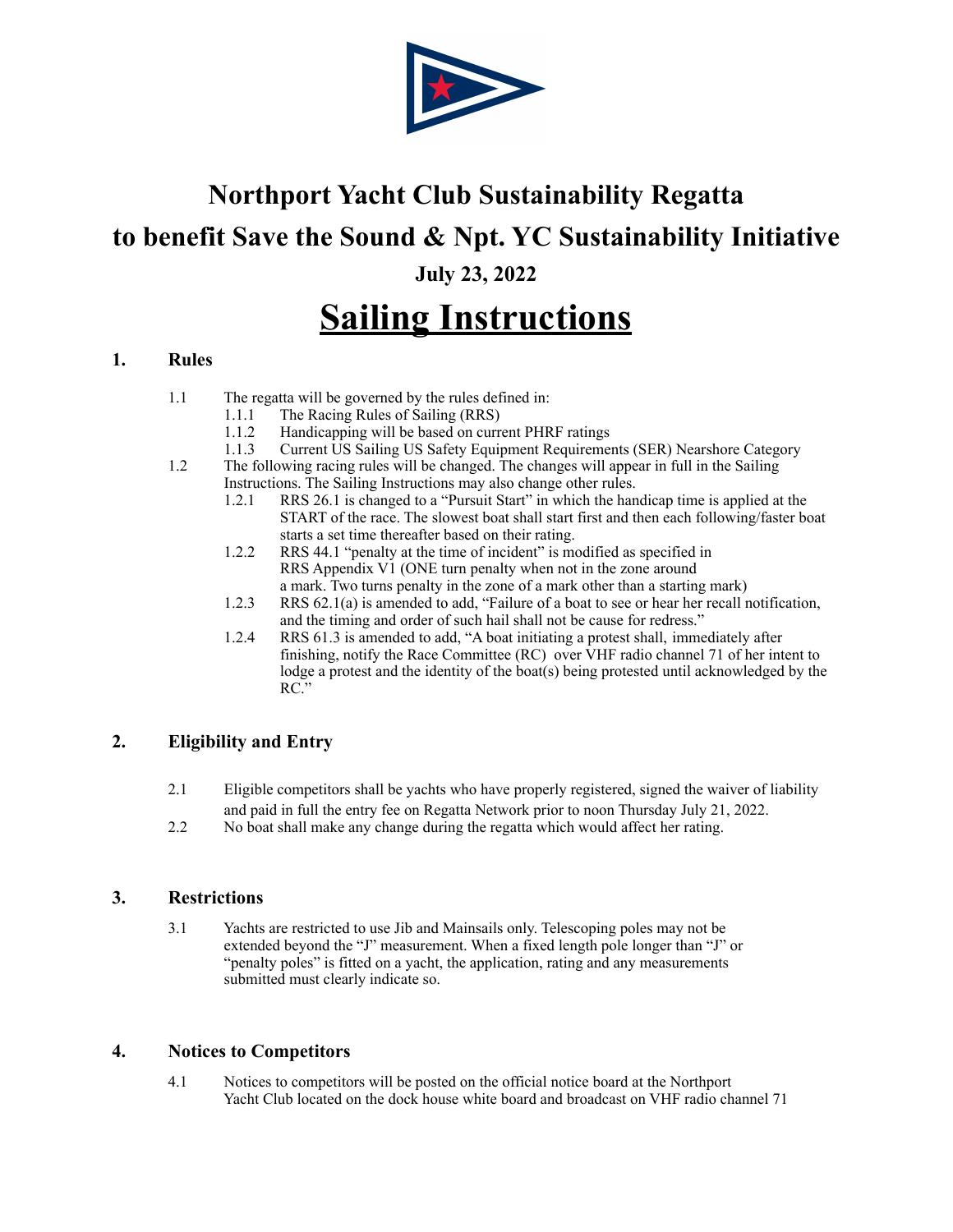# **5. Changes to Sailing Instructions**

5.1 Any change to the sailing instructions will be posted according to #4 above: NOTICES TO COMPETITORS before 1200 on the day it will take effect.

# **6. Signals Made Ashore**

6.1 A cannon will signal the harbor start at 1215 hours.

# **7. Signals Made Afloat**

- 7.1 Individual recalls will be signaled by displaying the code flag "X", one blast of a horn and a hail of the yacht recalled. It is the skipper's responsibility to make a proper start.
- 7.2 Postponements may be made afloat and will be indicated by code flag "AP" and two horns. The "AP" will be dropped one minute prior to the next signal with the drop accompanied by a sound signal. All start times will be adjusted accordingly.
- 7.3 The race may be abandoned by display of code flag "N" and/or the sounding of three signals. The Race Committee will announce cancellation on VHF radio channel 71. Racers are expected to pass the word to boats in their vicinity.

#### **8. Schedule**

- 4.1 A Skippers' Meeting will be held in the dining room of the Northport Yacht Club at 1130 hours on the day of the race, Saturday July 23, 2022
- 4.2 There will be one race
- 4.3 The first warning signal is scheduled for 1255 hours using the 5 minute start sequence outlined in RRS 26 so that the slowest boat will start at 1300 hours and all following competitors will start at their set time after 1300 hours.

#### **9. Class and Fleet Designations**

- 9.1 There shall be one class, Jib and Main only.
- 9.2 The scratch sheet will designate an individual start time for each vessel based on its handicap and the course selection. Refer to the designated course when looking up start times. Scratch sheets will be available on the day of the race at the skippers' meeting, in the dock house and on the Northport YC website and may be available on the RC Chase Boat boat up to the 10 minutes before the first warning signal of the race.

#### **10. Racing Area**

- 10.1 The racing areas will be the waters of Northport and Huntington Bays and may extend into Long Island Sound near the mouth of Huntington Bay
- 10.2 Attachment A shows the marks and the location of racing areas.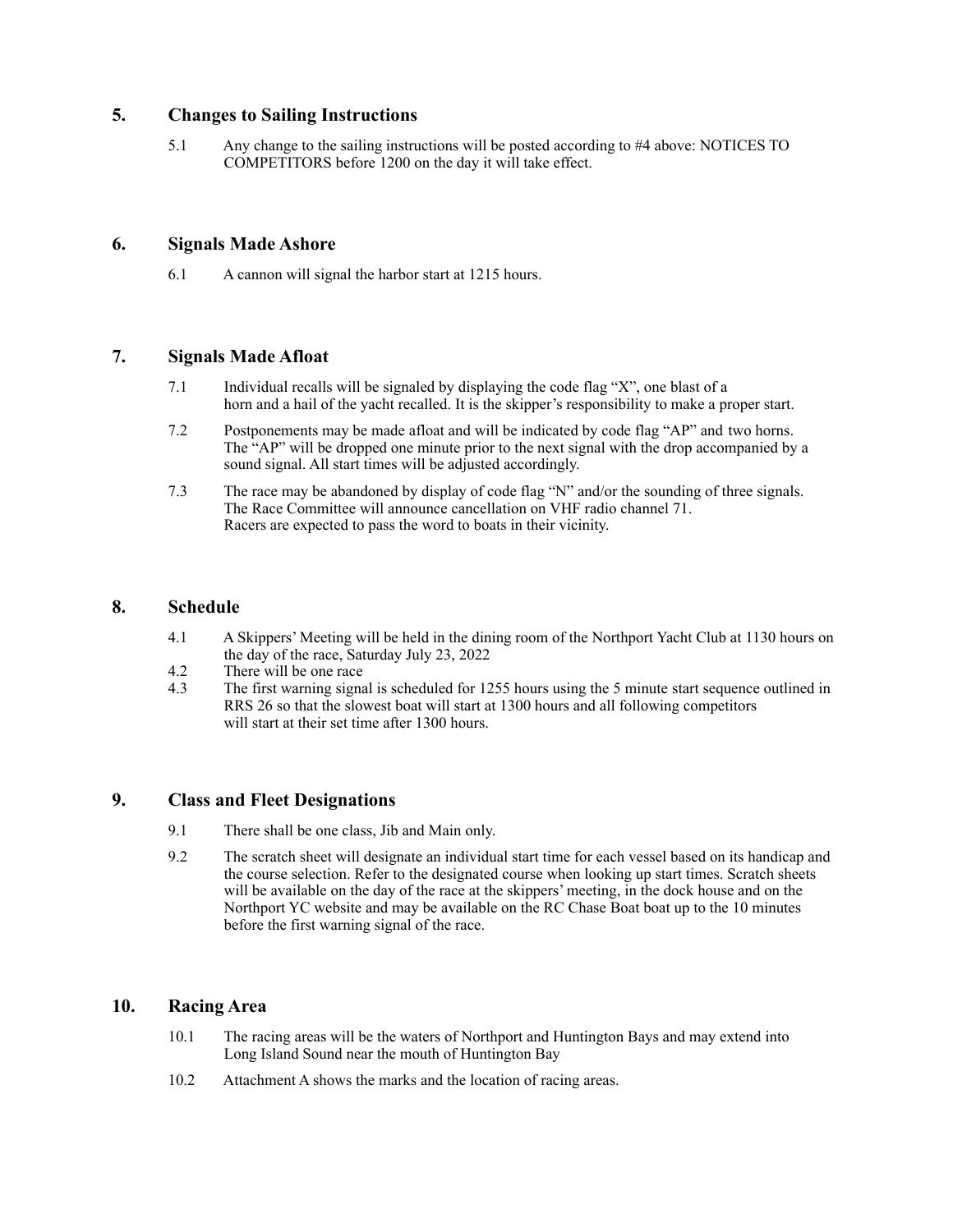# **11. The Courses**

- 11.1 The course selection will be designated by the display of "I", "II", or "III"," by the committee boat.
- 11.2 The diagram in Attachment A shows the marks.
- 11.3 The single race will be a staggered/pursuit style start based on each yacht's handicap.
- 11.4 The course will be selected by the race committee and will consist of primarily government marks.
- 11.5 Government marks not designated as marks of the course must be observed
- 11.6 Courses will not be changed after the first start signal, but may be shortened. Courses may be shortened by displaying code flag S with two sound signals. If the race is shortened the finish will be between the blue flag on the RC boat or chase boat on station and the turning mark.
- 11.7 Racing may be abandoned by displaying code flag N with three sounds.

#### **12. Marks**

12.1 Marks of the course will consist primarily of government marks

#### **13. The Start**

- 13.1 Races will be started by the following sequence. This modifies rule 26.
- 13.2 Each yacht shall start at the assigned time on the official scratch sheet. There are different start times on the scratch sheet for different course selections. Each individual start is timed from the first boat's start signal.

Signals for the first starter are as follows.

#### *Signal flag, sound and minutes before starting signal*

| 5 Minutes before start: | Warning White Flag up 1 sound |         |
|-------------------------|-------------------------------|---------|
| 4 Minutes before start: | Preparatory "P" Flag up       | 1 sound |
| 1 Minute before start:  | "P" flag removed              | 1 sound |
| Start:                  | White Flag removed            | 1 sound |

- 13.3 The start will be between the orange flag on the Race Committee boat and the orange pin/flag. The starting location will be in the vicinity of eastern Northport Bay.
- 13.4 \*Boats not within 5 minutes of their individual starting time shall avoid the starting area.
- 13.5 Engines may not be used within 5 minutes of the individual yacht's start time.
- 13.6 A boat starting later than 15 minutes after her starting signal will be scored Did Not Start. This changes rule A5.1
- 13.7 The RC will attempt to notify OCS boats and broadcast the name or sail number of each recalled boat on VHF channel 71. This modifies RRS 41. The following shall not be grounds for redress (this modifies RRS 62.1):

The failure of a boat to hear or receive a recall broadcast;

A boat's position in the sequence of recall numbers broadcast;

The promptness of the broadcast.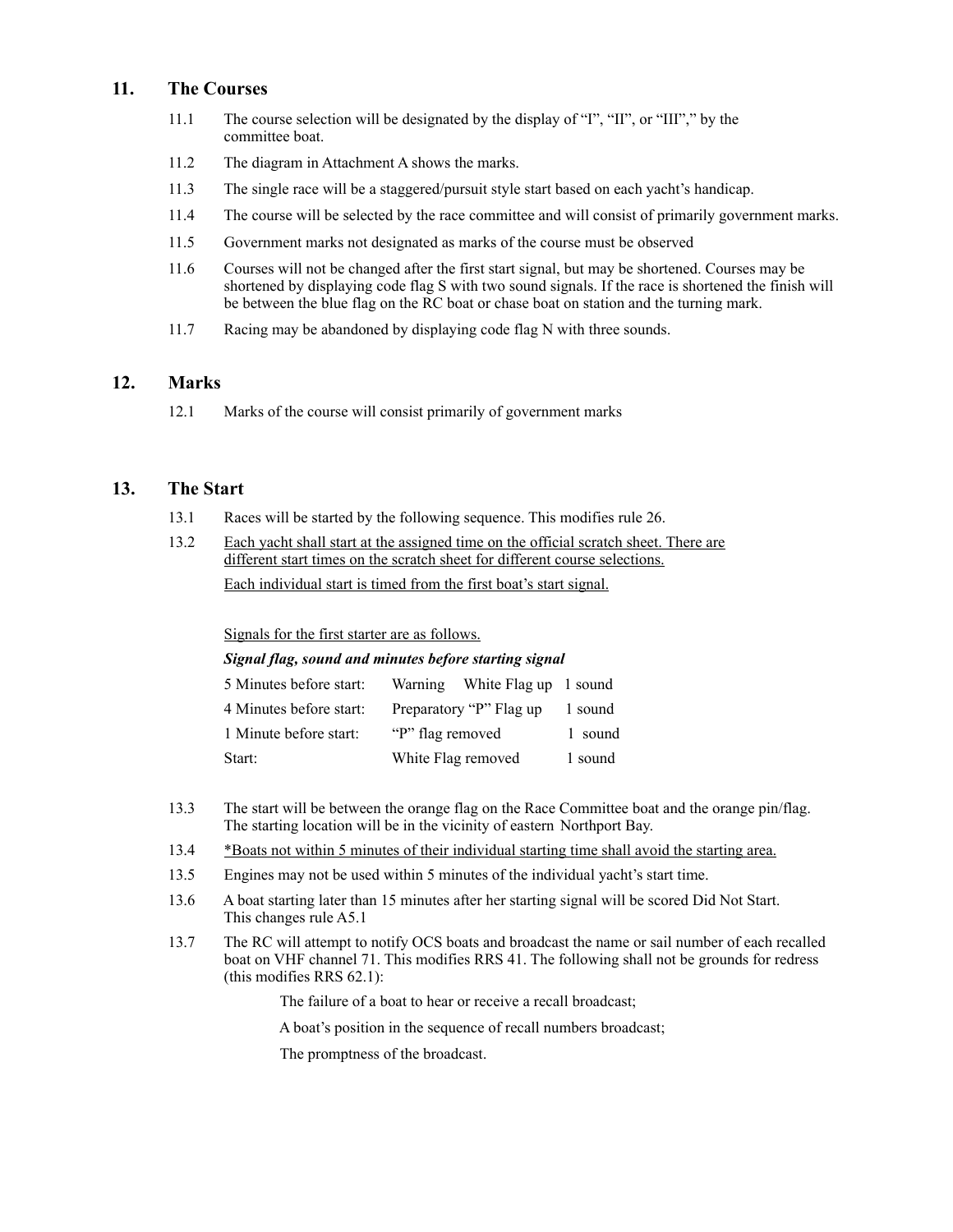# **14. The Finish**

14.1 The finish will be between the blue flag on the Race Committee boat and the pin/flag.

#### **15.** Penalty System

15.1 The penalties are as follows: The one turn penalty as described in RRS V1 is in effect. This modifies rule 44.1.

#### **16. Time Limits**

- 16.1 The time limit is 1730 hours for all yachts
- 16.2 Boats failing to finish within the time limit will be scored Time Limit Expired. This changes rules 35, 63.1 and Appendix A.

#### **17. Protests and Requests for Redress**

- 17.1 Skippers are strongly encouraged to "do the right thing" on the water and avoid protests in this event. Arbitration as described in RRS T5 will be handled informally on land after the race. In the event of a serious incident involving personal injury or significant damage, the formal protest procedure described below must be followed:
	- 17.1.1 Verbally notify the protested yacht in accordance with the rules.
	- 17.1.2 Any protesting boat must display a red protest flag (Code flag "B") immediately. This modifies rule 61.1a
	- 17.1.3 Notify the Race Committee immediately following the race on VHF radio channel 71 until RC responds and confirms receipt.
	- 17.1.4 Complete and file a standard USSA protest form with the Race Committee prior to 1700 hours.
	- 17.1.5 Non-compliance with any of the above voids the protest.
- 17.2 The protest time limit 1800 hours. The same protest time limit applies to all protests by the race committee and to requests for redress. This changes rules 61.3 and 62.2.
- 17.3 Notices will be posted within 30 minutes of the protest time limit to inform competitors of hearings in which they are parties or named as witnesses. Hearings will be held in the protest room as soon as possible following the protest time limit.
- 17.4 Notices of protests by the race committee or protest committee will be posted to inform boats under rule 61.1(b).
- 17.5 For the purpose of rule 64.4(b), the 'authority responsible' is the measurer appointed by the organizing authority.

#### **18. Scoring**

- **1**8.1 Boats' actual finishing order shall be used for boats that have started and completed the course.
- 18.2 In the event the race is shortened boats will be scored based on their corrected finish time.
- 18.3 If a boat is disqualified from a race or retires after finishing, each boat that finished after her shall be moved up one place.
- 18.4 If boats are tied at the finishing line, the points for the place for which the boats have tied shall be awarded and the place(s) immediately below shall not be awarded. Boats tied for a race prize shall share it.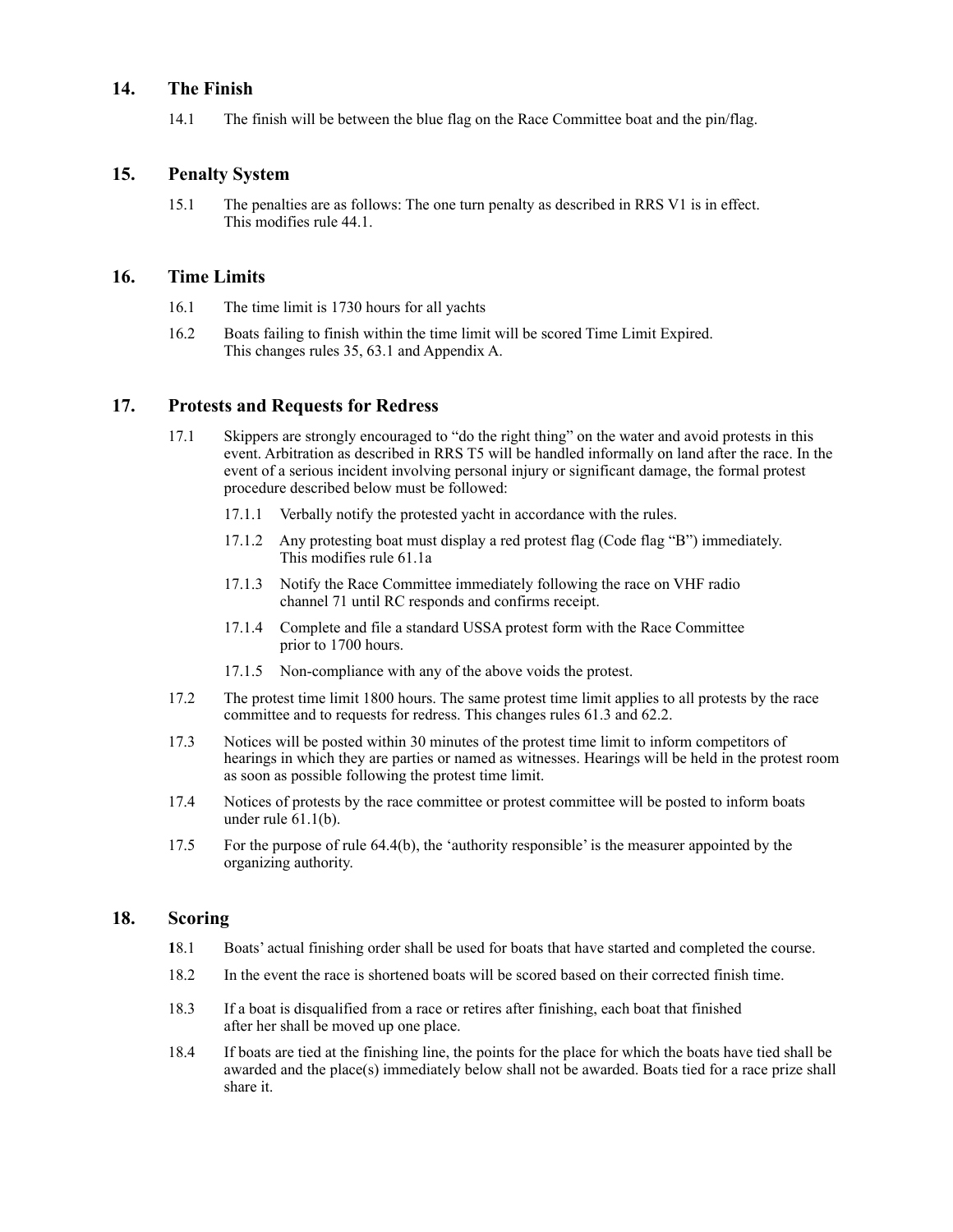# **19. Safety Regulations**

- 19.1 Each yacht must check in with the Race Committee by sailing past the stern of the RC boat on starboard tack with mainsail up so that her sail number is visible before the start sequence for the first boat starts.
- 19.2 A boat that retires from a race for any reason shall notify the race committee as soon as possible.
- 19.3 All boats are cautioned to observe the Navigation Rules of the Road and to extend the right-of-way to commercial vessels making passage through the racing area and vessels restricted in their ability to maneuver. Any boat observed to impede such traffic may be protested by the RC.

#### **20. Equipment and Measurement Checks**

20.1 A boat or equipment may be inspected at any time for compliance with the class rules and sailing instructions. On the water, a boat can be instructed by a race committee measurer to proceed immediately to a designated area for inspection.

#### **21. Radio Communication**

- 21.1 Each boat shall carry a VHF radio capable of transmitting and receiving on VHF channel 71.
- 21.2 A boat shall neither make radio transmissions while racing nor receive radio communications not available to all boats. This restriction also applies to mobile telephones.
- 21.3 The Race Committee shall use VHF channel 71 for radio communications. As an additional courtesy, radio prompts may be given to aid in understanding actions of the RC. Boats shall not be entitled to redress for the following: misstatements by the RC, or failure of a boat to hear or receive a broadcast.

#### **22. Prizes**

22.1 First place will be awarded the **Pelican Cooler of Sand City Brew!** Additional prizes may be awarded depending on the number of registrants.

#### **23. Waiver of Liability**

- 23.1 Competitors participate in the regatta entirely at their own risk. See RRS 3: Decision to Race. The organizing authority and people therein will accept no liability for any material damage or personal injury or death sustained in conjunction with or prior to, during or after the regatta.
- 23.2 By participating in this race, the entrant acknowledges that he or she, as skipper, is solely responsible for the safety of his or her crew and yacht; that he or she represents that the yacht and its' equipment is in sound condition, meets or exceeds minimum PHRF equipment recommendations, and all required safety equipment is aboard, accessible for use and in operable condition; that the decision to race, not to race, or to withdraw after starting is solely that of the entrant and that the entrant hereby releases the Northport Yacht Club, its' officers, governors, and all members of the Race Committee, from any and all liability or claim for personal injury or property damage resulting from participation in this event. The entrant has informed all crew members and insurance underwriters of this waiver.

#### **24. Results**

24.1 Results will be announced and prizes awarded at the party after the race.

#### **25. Changes to Rules**

**25.1** These sailing instructions will change or modify the following rules: **RRS: 26, 32, 35, 41, 60.1, 61.1, 62.1, 63.1**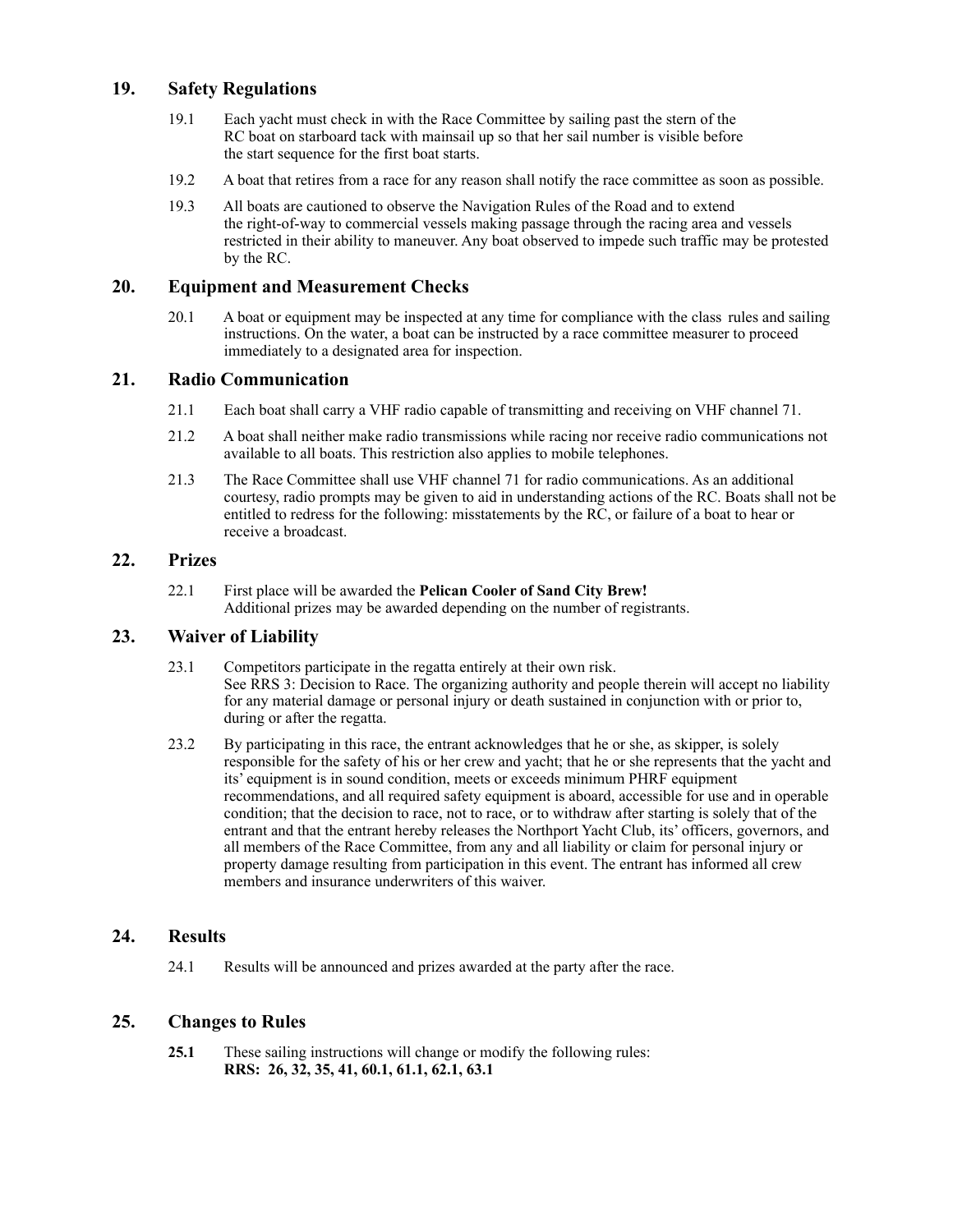# **Marks and Courses**

# **Marks:**

| $A^{\prime\prime}$ | Green Can "3"           | Channel from Huntington Bay to Northport Bay |
|--------------------|-------------------------|----------------------------------------------|
| " $B$ "            | Flashing Green "1"      | Channel from Huntington Bay to Northport Bay |
| $C$ <sup>*</sup>   | Red Nun "2"             | Entrance to Lloyd Harbor                     |
| "D"                | Red Bell "8"            | Huntington Bay near Target Rock              |
| $E^{\prime\prime}$ | Green/Red/Green Can "E" | Eaton's Neck Lump "Obstruction" buoy         |

# **Courses:**

#### **Course I (13.4 nm)**

Start Leave "C" to Starboard Leave "E" to Starboard Leave "B" to Port Finish

**\*\*\* NOTE: All government marks, when not designated as a mark of the course, must be honored \*\*\***

#### **Course II (8.0 nm)**

Start Leave "C" to Starboard Leave "D" to Starboard Leave "B" to Port Finish

**\*\*\* NOTE: All government marks, when not designated as a mark of the course, must be honored \*\*\***

#### **Course III (4.0 nm)**

Start Leave "A" to Port Finish

**\*\*\* NOTE: All government marks, when not designated as a mark of the course, must be honored \*\*\***